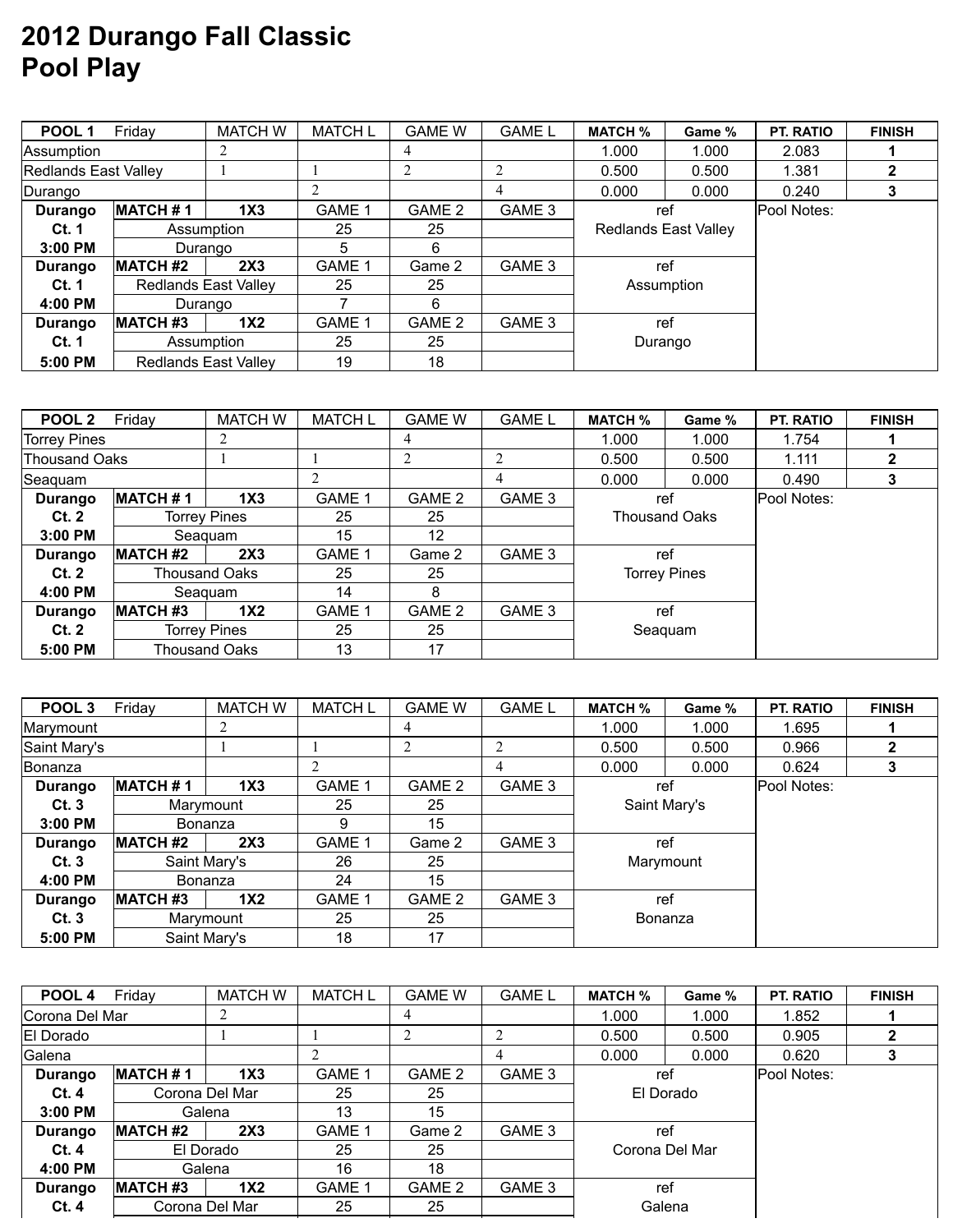| ፡:00 PM<br>. | oradu.<br>. |  |  |  |
|--------------|-------------|--|--|--|
|              |             |  |  |  |

| POOL 5           | Friday              | <b>MATCH W</b>      | <b>MATCH L</b> | <b>GAME W</b> | <b>GAME L</b> | <b>MATCH %</b> | Game % | <b>PT. RATIO</b> | <b>FINISH</b> |
|------------------|---------------------|---------------------|----------------|---------------|---------------|----------------|--------|------------------|---------------|
| Los Alamitos     |                     | 2                   |                | 4             |               | 1.000          | 0.800  | 1.385            |               |
| Great Oak        |                     |                     |                |               |               | 0.500          | 0.600  | 1.108            |               |
| Shadow Ridge     |                     |                     |                |               | 4             | 0.000          | 0.000  | 0.530            |               |
| <b>B.</b> Gorman | <b>MATCH#1</b>      | 1X <sub>3</sub>     | GAME 1         | GAME 2        | GAME 3        | ref            |        | Pool Notes:      |               |
| <b>Ct. 1</b>     |                     | Los Alamitos        | 25             | 25            |               | Great Oak      |        |                  |               |
| $3:00$ PM        |                     | <b>Shadow Ridge</b> | 8              | 10            |               |                |        |                  |               |
| <b>B.</b> Gorman | <b>MATCH #2</b>     | 2X3                 | <b>GAME 1</b>  | Game 2        | GAME 3        | ref            |        |                  |               |
| Ct. 1            | Great Oak           |                     | 25             | 25            |               | Los Alamitos   |        |                  |               |
| 4:00 PM          | Shadow Ridge        |                     | 15             | 20            |               |                |        |                  |               |
| <b>B.</b> Gorman | MATCH <sub>#3</sub> | 1X <sub>2</sub>     | GAME 1         | GAME 2        | GAME 3        | ref            |        |                  |               |
| Ct. 1            |                     | Los Alamitos        | 25             | 24            | 27            | Shadow Ridge   |        |                  |               |
| 5:00 PM          | Great Oak           |                     | 22             | 26            | 25            |                |        |                  |               |

| POOL 6           | Friday           | <b>MATCH W</b>  | <b>MATCH L</b>    | <b>GAME W</b> | <b>GAME L</b> | <b>MATCH %</b> | Game % | <b>PT. RATIO</b> | <b>FINISH</b> |
|------------------|------------------|-----------------|-------------------|---------------|---------------|----------------|--------|------------------|---------------|
| Horizon          |                  |                 |                   |               |               | 0.500          | 0.600  | 1.341            |               |
| Iolani           |                  | 2               |                   | 4             |               | 1.000          | 0.800  | 1.227            |               |
| Clovis           |                  |                 |                   |               | 4             | 0.000          | 0.000  | 0.490            | 3             |
| <b>B.</b> Gorman | <b>MATCH #1</b>  | 1X <sub>3</sub> | GAME <sup>-</sup> | GAME 2        | GAME 3        | ref            |        | Pool Notes:      |               |
| Ct.2             |                  | Horizon         | 25                | 25            |               | Iolani         |        |                  |               |
| $3:00$ PM        |                  | <b>Clovis</b>   | 10                | 6             |               |                |        |                  |               |
| <b>B.</b> Gorman | <b>IMATCH #2</b> | 2X3             | GAME <sup>1</sup> | Game 2        | GAME 3        | ref            |        |                  |               |
| Ct.2             |                  | Iolani          | 25                | 25            |               | Horizon        |        |                  |               |
| 4:00 PM          |                  | <b>Clovis</b>   | 13                | 20            |               |                |        |                  |               |
| <b>B.</b> Gorman | <b>MATCH #3</b>  | 1X <sub>2</sub> | GAME <sup>1</sup> | GAME 2        | GAME 3        | ref            |        |                  |               |
| Ct.2             |                  | Horizon         | 25                | 21            | 18            | Clovis         |        |                  |               |
| 5:00 PM          |                  | Iolani          | 19                | 25            | 25            |                |        |                  |               |

| POOL 7                    | Friday               | <b>MATCH W</b>       | <b>MATCH L</b> | <b>GAME W</b> | <b>GAME L</b> | <b>MATCH %</b>       | Game % | PT. RATIO   | <b>FINISH</b> |
|---------------------------|----------------------|----------------------|----------------|---------------|---------------|----------------------|--------|-------------|---------------|
| Henry M. Jackson          |                      | 2                    |                | 4             |               | 1.000                | 1.000  | 1.299       |               |
| Buchanan                  |                      |                      | 2              |               | 4             | 0.000                | 0.000  | 0.750       |               |
| Bishop Gorman             |                      |                      |                |               |               | 0.500                | 0.500  | 1.023       | 2             |
| B. Gorman MATCH #1        |                      | 1X3                  | GAME 1         | GAME 2        | GAME 3        | ref                  |        | Pool Notes: |               |
| Ct. 3                     | Henry M. Jackson     |                      | 25             | 25            |               | <b>Buchanan</b>      |        |             |               |
| $3:00$ PM                 |                      | <b>Bishop Gorman</b> | 17             | 22            |               |                      |        |             |               |
| <b>B. Gorman MATCH #2</b> |                      | 2X3                  | <b>GAME 1</b>  | Game 2        | GAME 3        | ref                  |        |             |               |
| Ct.3                      | <b>Buchanan</b>      |                      | 19             | 18            |               | Henry M. Jackson     |        |             |               |
| 4:00 PM                   | <b>Bishop Gorman</b> |                      | 25             | 25            |               |                      |        |             |               |
| <b>B. Gorman MATCH #3</b> |                      | 1X <sub>2</sub>      | GAME 1         | GAME 2        | GAME 3        | ref                  |        |             |               |
| Ct.3                      |                      | Henry M. Jackson     | 25             | 25            |               | <b>Bishop Gorman</b> |        |             |               |
| 5:00 PM                   | <b>Buchanan</b>      |                      | 17             | 21            |               |                      |        |             |               |

| POOL 8          | Friday          | <b>MATCH W</b>  | <b>MATCH L</b>    | <b>GAME W</b> | <b>GAME L</b> | <b>MATCH %</b> | Game % | <b>PT. RATIO</b> | <b>FINISH</b> |
|-----------------|-----------------|-----------------|-------------------|---------------|---------------|----------------|--------|------------------|---------------|
| Notre Dame      |                 | 2               |                   | 4             |               | 1.000          | 1.000  | 1.370            |               |
| Beckman         |                 |                 |                   |               |               | 0.500          | 0.500  | 1.084            |               |
| Coronado        |                 |                 |                   |               | 4             | 0.000          | 0.000  | 0.660            | 3             |
| <b>Faiss MS</b> | <b>MATCH#1</b>  | 1X <sub>3</sub> | <b>GAME 1</b>     | GAME 2        | GAME 3        | ref            |        | Pool Notes:      |               |
| Ct. 1           | Notre Dame      |                 | 25                | 25            |               | <b>Beckman</b> |        |                  |               |
| $3:00$ PM       | Coronado        |                 | 14                | 19            |               |                |        |                  |               |
| <b>Faiss MS</b> | <b>MATCH #2</b> | 2X3             | GAME <sup>1</sup> | Game 2        | GAME 3        | ref            |        |                  |               |
| Ct. 1           | <b>Beckman</b>  |                 | 25                | 25            |               | Notre Dame     |        |                  |               |
| 4:00 PM         | Coronado        |                 | 14                | 19            |               |                |        |                  |               |
| <b>Faiss MS</b> | <b>MATCH #3</b> | 1X2             | <b>GAME 1</b>     | GAME 2        | GAME 3        | ref            |        |                  |               |
| <b>Ct. 1</b>    | Notre Dame      |                 | 25                | 25            |               | Coronado       |        |                  |               |
| 5:00 PM         | <b>Beckman</b>  |                 | 17                | 23            |               |                |        |                  |               |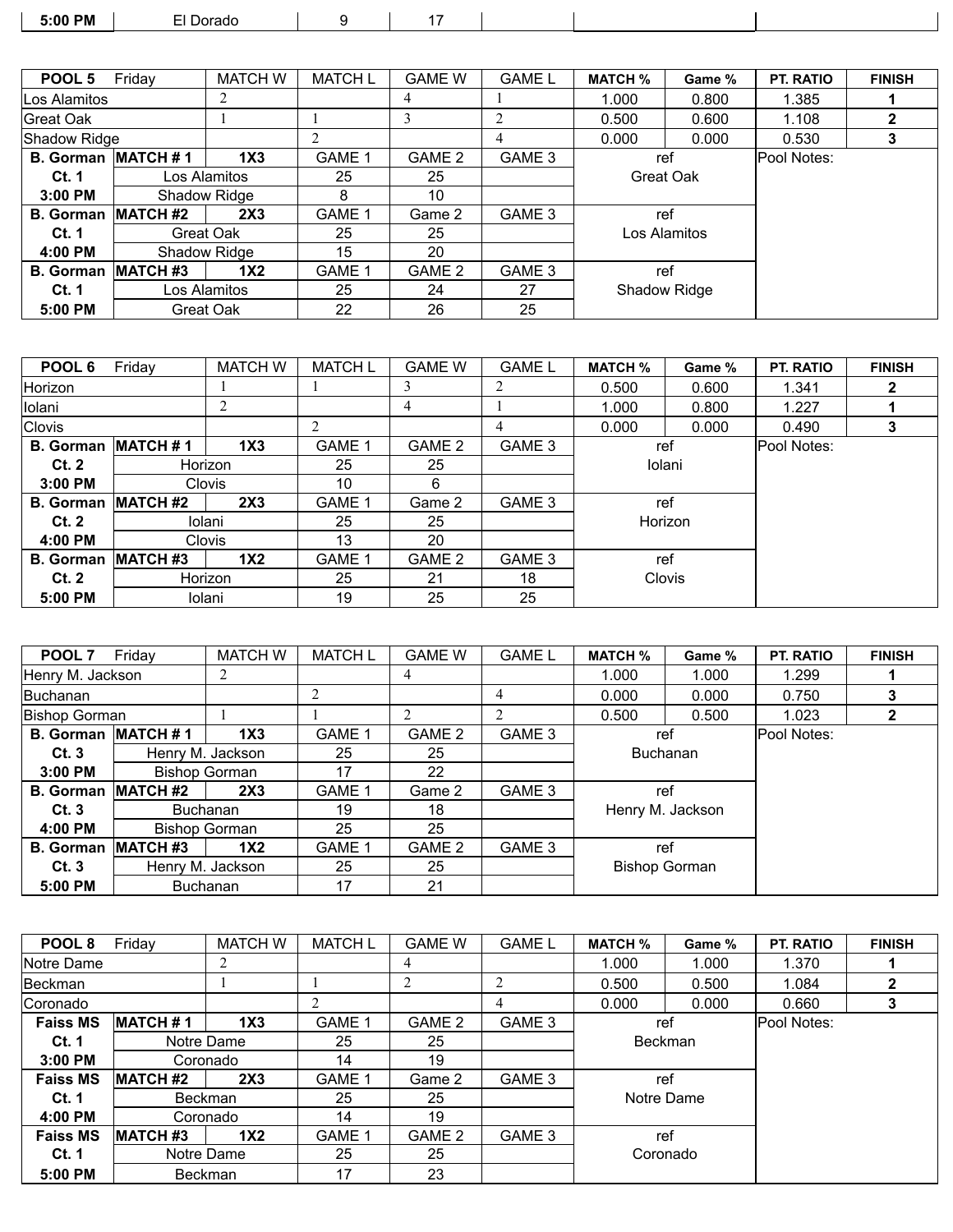| POOL <sub>9</sub>     | Friday                | <b>MATCH W</b>        | <b>MATCH L</b> | <b>GAME W</b> | <b>GAME L</b> | <b>MATCH %</b>        | Game % | <b>PT. RATIO</b> | <b>FINISH</b> |
|-----------------------|-----------------------|-----------------------|----------------|---------------|---------------|-----------------------|--------|------------------|---------------|
| <b>Kamehameha</b>     |                       |                       |                | 4             |               | 1.000                 | 1.000  | 1.613            |               |
| <b>Pleasant Grove</b> |                       |                       |                |               | ↑             | 0.500                 | 0.500  | 1.065            |               |
| Foothill              |                       |                       |                |               | 4             | 0.000                 | 0.000  | 0.570            |               |
| <b>Foothill</b>       | <b>MATCH #1</b>       | 1X <sub>3</sub>       | <b>GAME 1</b>  | GAME 2        | GAME 3        |                       | ref    | Pool Notes:      |               |
| Ct. 1                 |                       | Kamehameha            | 25             | 25            |               | <b>Pleasant Grove</b> |        |                  |               |
| $3:00$ PM             |                       | Foothill              | 17             | 13            |               |                       |        |                  |               |
| <b>Foothill</b>       | <b>MATCH #2</b>       | 2X3                   | <b>GAME 1</b>  | Game 2        | GAME 3        | ref                   |        |                  |               |
| Ct. 1                 | <b>Pleasant Grove</b> |                       | 25             | 25            |               | Kamehameha            |        |                  |               |
| 4:00 PM               |                       | Foothill              | 9              | 18            |               |                       |        |                  |               |
| <b>Foothill</b>       | <b>MATCH #3</b>       | 1X2                   | GAME 1         | GAME 2        | GAME 3        | ref                   |        |                  |               |
| Ct. 1                 |                       | Kamehameha            | 25             | 25            |               | Foothill              |        |                  |               |
| 5:00 PM               |                       | <b>Pleasant Grove</b> | 11             | 21            |               |                       |        |                  |               |

| <b>POOL 10</b>     | Fridav          | <b>MATCH W</b>     | <b>MATCH L</b> | <b>GAME W</b> | <b>GAME L</b> | <b>MATCH %</b> | Game %         | <b>PT. RATIO</b> | <b>FINISH</b> |
|--------------------|-----------------|--------------------|----------------|---------------|---------------|----------------|----------------|------------------|---------------|
| Vista Murrieta     |                 |                    |                | 4             |               | 1.000          | 1.000          | 1.250            |               |
| <b>Clovis West</b> |                 |                    |                | 2             |               | 0.500          | 0.500          | 1.061            | 2             |
| Edison             |                 |                    |                |               | 4             | 0.000          | 0.000          | 0.750            | 3             |
| <b>Foothill</b>    | <b>MATCH#1</b>  | 1X3                | GAME 1         | GAME 2        | GAME 3        | ref            |                | Pool Notes:      |               |
| Ct.2               |                 | Vista Murrieta     | 25             | 25            |               | Clovis West    |                |                  |               |
| $3:00$ PM          |                 | Edison             | 22             | 21            |               |                |                |                  |               |
| <b>Foothill</b>    | <b>MATCH #2</b> | 2X3                | GAME 1         | Game 2        | GAME 3        | ref            |                |                  |               |
| Ct.2               |                 | <b>Clovis West</b> | 25             | 25            |               |                | Vista Murrieta |                  |               |
| 4:00 PM            | Edison          |                    | 15             | 17            |               |                |                |                  |               |
| <b>Foothill</b>    | <b>MATCH #3</b> | 1X <sub>2</sub>    | <b>GAME 1</b>  | GAME 2        | GAME 3        | ref            |                |                  |               |
| Ct.2               |                 | Vista Murrieta     | 25             | 25            |               | Edison         |                |                  |               |
| 5:00 PM            |                 | <b>Clovis West</b> | 16             | 21            |               |                |                |                  |               |

| <b>POOL 11</b>  | Friday           | <b>MATCH W</b>  | <b>MATCH L</b> | <b>GAME W</b> | <b>GAME L</b> | <b>MATCH %</b> | Game %          | PT. RATIO   | <b>FINISH</b> |
|-----------------|------------------|-----------------|----------------|---------------|---------------|----------------|-----------------|-------------|---------------|
| La Costa Canyon |                  | 2               |                | 4             |               | 1.000          | 0.667           | 1.176       |               |
| Saint Lucy's    |                  |                 |                |               |               | 0.500          | 0.600           | 1.009       | 2             |
| South Torrance  |                  |                 | ↑              |               |               | 0.000          | 0.200           | 0.812       | 3             |
| <b>Foothill</b> | <b>MATCH #1</b>  | 1X <sub>3</sub> | <b>GAME 1</b>  | GAME 2        | GAME 3        |                | ref             | Pool Notes: |               |
| Ct.3            |                  | La Costa Canyon | 17             | 25            | 25            |                | Saint Lucy's    |             |               |
| $3:00$ PM       |                  | South Torrance  | 25             | 14            | 17            |                |                 |             |               |
| <b>Foothill</b> | <b>MATCH #2</b>  | 2X3             | <b>GAME 1</b>  | Game 2        | GAME 3        |                | ref             |             |               |
| Ct.3            |                  | Saint Lucy's    | 25             | 25            |               |                | La Costa Canyon |             |               |
| 4:00 PM         |                  | South Torrance  | 21             | 18            |               |                |                 |             |               |
| <b>Foothill</b> | <b>IMATCH #3</b> | 1X <sub>2</sub> | GAME 1         | GAME 2        | GAME 3        | ref            |                 |             |               |
| Ct.3            |                  | La Costa Canyon | 25             | 23            | 25            | South Torrance |                 |             |               |
| 5:00 PM         |                  | Saint Lucy's    | 23             | 25            | 15            |                |                 |             |               |

| <b>POOL 12</b>       | Friday          | <b>MATCH W</b>     | <b>MATCH L</b> | <b>GAME W</b> | <b>GAME L</b>     | <b>MATCH %</b> | Game % | <b>PT. RATIO</b> | <b>FINISH</b> |
|----------------------|-----------------|--------------------|----------------|---------------|-------------------|----------------|--------|------------------|---------------|
| <b>Xavier Prep</b>   |                 |                    |                | 4             |                   | 1.000<br>0.800 |        | 1.044            |               |
| <b>Redondo Union</b> |                 |                    |                |               |                   | 0.500          | 0.400  | 1.035            |               |
| Bingham              |                 |                    |                |               | 4                 | 0.000          | 0.333  | 0.936            |               |
| <b>Foothill</b>      | <b>MATCH#1</b>  | 1X <sub>3</sub>    | GAME 1         | GAME 2        | GAME 3            | ref            |        | Pool Notes:      |               |
| Ct.4                 |                 | <b>Xavier Prep</b> | 25             | 18            | 25                | Redondo Union  |        |                  |               |
| $3:00$ PM            |                 | <b>Bingham</b>     | 20             | 25            | 22                |                |        |                  |               |
| <b>Foothill</b>      | <b>MATCH #2</b> | 2X3                | <b>GAME 1</b>  | Game 2        | GAME 3            | ref            |        |                  |               |
| Ct.4                 |                 | Redondo Union      | 22             | 25            | 25                | Xavier Prep    |        |                  |               |
| 4:00 PM              |                 | <b>Bingham</b>     | 25             | 18            | 21                |                |        |                  |               |
| <b>Foothill</b>      | <b>MATCH #3</b> | 1X <sub>2</sub>    | GAME 1         | GAME 2        | GAME <sub>3</sub> | ref            |        |                  |               |
| Ct.4                 |                 | Xavier Prep        | 26             | 25            |                   | Bingham        |        |                  |               |
| 5:00 PM              |                 | Redondo Union      | 24             | 23            |                   |                |        |                  |               |

| Mira Costa<br>0.500<br>0.500<br>957.ل | <b>POOL</b><br>- 42<br>រ៴ | Friday | <b>MATCH W</b> | <b>MATCH L</b> | GAME W | GAME L | <b>MATCH %</b> | Game % | . RATIO<br><b>DT</b> | <b>FINISH</b> |
|---------------------------------------|---------------------------|--------|----------------|----------------|--------|--------|----------------|--------|----------------------|---------------|
|                                       |                           |        |                |                |        |        |                |        |                      |               |
|                                       |                           |        |                |                |        |        |                |        |                      |               |